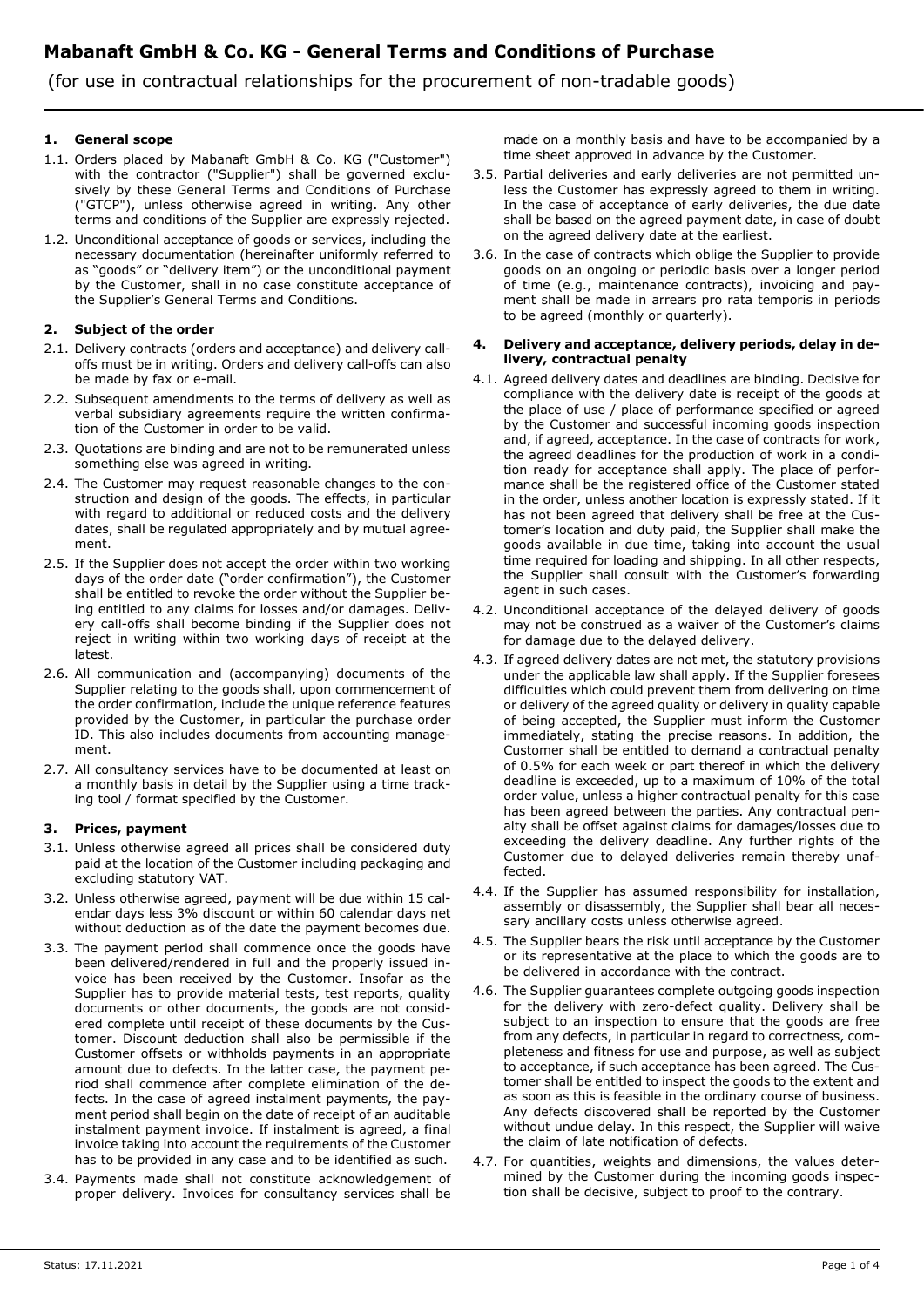# Mabanaft GmbH & Co. KG - General Terms and Conditions of Purchase

(for use in contractual relationships for the procurement of non-tradable goods)

- 4.8. Except as otherwise provided by reference to an End User License Agreement ("EULA") or by contractual terms and conditions, the following shall apply: The Customer shall have the right to use software belonging to the scope of delivery, including its documentation, with the agreed performance features, in accordance with the contractual use of the product, and the right to resell the software together with the product, without any restriction on time or location and transferability worldwide. The Customer may also make a backup copy without express agreement. In other respects, the following shall apply: Insofar as the Supplier's industrial property rights exist with respect to the goods, including individual, optional uses of the performance object, or the Supplier acquires such industrial property rights after delivery, the Supplier shall grant to the Customer, for use of the results delivered by the Supplier, a right of use of these industrial property rights that is valid worldwide, unlimited in terms of time and content, non-exclusive, irrevocable, royalty free and not capable of being sublicensed, but such right of use shall be transferable to later purchasers of the results or products resulting therefrom.
- 4.9. If required, the Supplier shall set up a consignment warehouse free of charge at the request of the Customer.

# 5. Confidentiality & Data Protection

5.1. All information that is disclosed by the Customer in connection with purposes of the contract through the execution of an purchase order or in discussions (including features that can be found in objects, documents or software provided and other knowledge or experience) shall be kept confidential as well as from third parties as long as and insofar as such information is not demonstrably known to the public. This confidential information shall remain the exclusive property of the Customer and shall only be made available within the Supplier's company to persons for whom knowledge of such information is necessary for the purpose of delivery to the Customer and who are likewise obliged to maintain confidentiality. Such information may not be reproduced or used commercially without the prior written consent of the Customer, except for deliveries to the Customer. At the Customer's request, all information originating from the Customer (including copies and records) and items provided on loan shall be returned to the Customer immediately and completely, or they are to be destroyed. This is to be done in conjunction with a corresponding written declaration. Insofar as the parties have concluded a non-disclosure agreement, this shall take precedence over the provisions of this clause.

The Supplier undertakes to name the Customer as a reference and/or to advertise services or products which they have developed for the Customer within the framework of the contractual relationship with the Customer only with the express prior consent of the Customer.

5.2. If, for the purposes of the contract, the Supplier should be given access to personal data, it must comply with all valid applicable data protection provisions, in particular the provisions of the General Data Protection Regulation ("GDPR"). The Supplier shall also ensure that such data is protected with state-of-the-art systems. Personal data may only be accessed and processed on behalf of the Customer if the corresponding required data procession agreement has been signed. The Supplier shall ensure that the processing of personal data that is attributable to the Customer will only take place within the territory of a Member State of the European Union, or in another signatory state to the Agreement on the European Economic Area. The Supplier shall oblige its employees to comply with the provisions for protecting personal data (Art. 4(1) GDPR), in particular with regard to maintaining the confidentiality of such data pursuant to Art. 28(3) lit. b GDPR, as well as to process such data only after being instructed to do so (Art. 29 and Art. 32(4) GDPR).

# 6. Inventions, industrial property rights

- 6.1. The Supplier hereby grants to the Customer and his affiliated companies a right to use patentable inventions free, transferable and unrestricted in regard to time and location within the scope of the legal relationship between the Supplier and Customer, in particular for development services.
- 6.2. The Customer reserves all rights to such information (including copyrights and the right to register industrial property rights). Insofar as the Customer has received such information from third parties, this reservation shall also apply in favour of these third parties.
- 6.3. The Supplier is aware that the goods will be used internationally. The Supplier assures that they have already notified the Customer of the use of published and unpublished, owned and licensed industrial property rights and applications for industrial property rights to the performance object prior to placing the order.
- 6.4. Each Party shall inform the other Party immediately of any risk of violation and alleged cases of infringement that become known and shall give each other the opportunity to counteract such claims by mutual agreement.
- 6.5. The Supplier guarantees that the goods and their customary use do not infringe any intellectual property rights of third parties, in particular no copyrights, patent rights, utility model rights, trademark rights, design rights or license rights. If a claim is asserted against the Customer by a third party due to such an infringement, the Supplier is obliged to indemnify the Customer against any claims in this respect upon first written request. This claim shall not exist if the Supplier proves that the Supplier had no knowledge of the infringement of rights mentioned in the previous sentence nor could have been aware of it at the time of performance by applying commercial principles, including comprehensive and current examination carried out beforehand in accordance with third-party rights with regard to the performance object and its respective use. The Supplier's obligation to indemnify shall apply to all direct and indirect damages/losses, costs and expenses necessarily incurred by the Customer as a result of or in conjunction with claims asserted by a third party, including the necessary costs of asserting legal claims.
- 6.6. The Supplier shall contractually ensure in relation to its employees, freelancers or third parties, to the extent that they make use of such in the provision of services, that the rights under clause 6.5 are due to the Customer and are not affected by termination of the contracts between the Supplier and third parties. Otherwise, the Supplier shall reimburse the Customer for all resulting damages/losses and expenses, including the costs of reasonable legal defense, and indemnify the Customer in this respect against claims by third parties, unless the Supplier is not legally responsible for them.

# Packaging, delivery note, invoice, origin of goods

- 7.1. For deliveries of goods, the goods are to be packed in a customary and appropriate manner for transportation. Packaging must be designed in such a way that it is easy to separate and recycle, that mixed containers are avoided and that materials made from naturally renewable raw materials are used. The corresponding product and material information must be provided.
- 7.2. For deliveries of goods a delivery note and a separate invoice must be issued to the Customer for each consignment. Besides all mandatory information, the documents shall contain the following: The Supplier number, SAP-purchase order number, date and number of the purchase order or delivery call-off and conclusion of purchase, quantity and material number, number and date of the delivery note, itemized gross and net weights, additional data of the Customer (e.g., unloading point) plus the agreed price / quantity units. Each delivery must be accompanied by a packing slip with an exact list of contents and specification of the order number.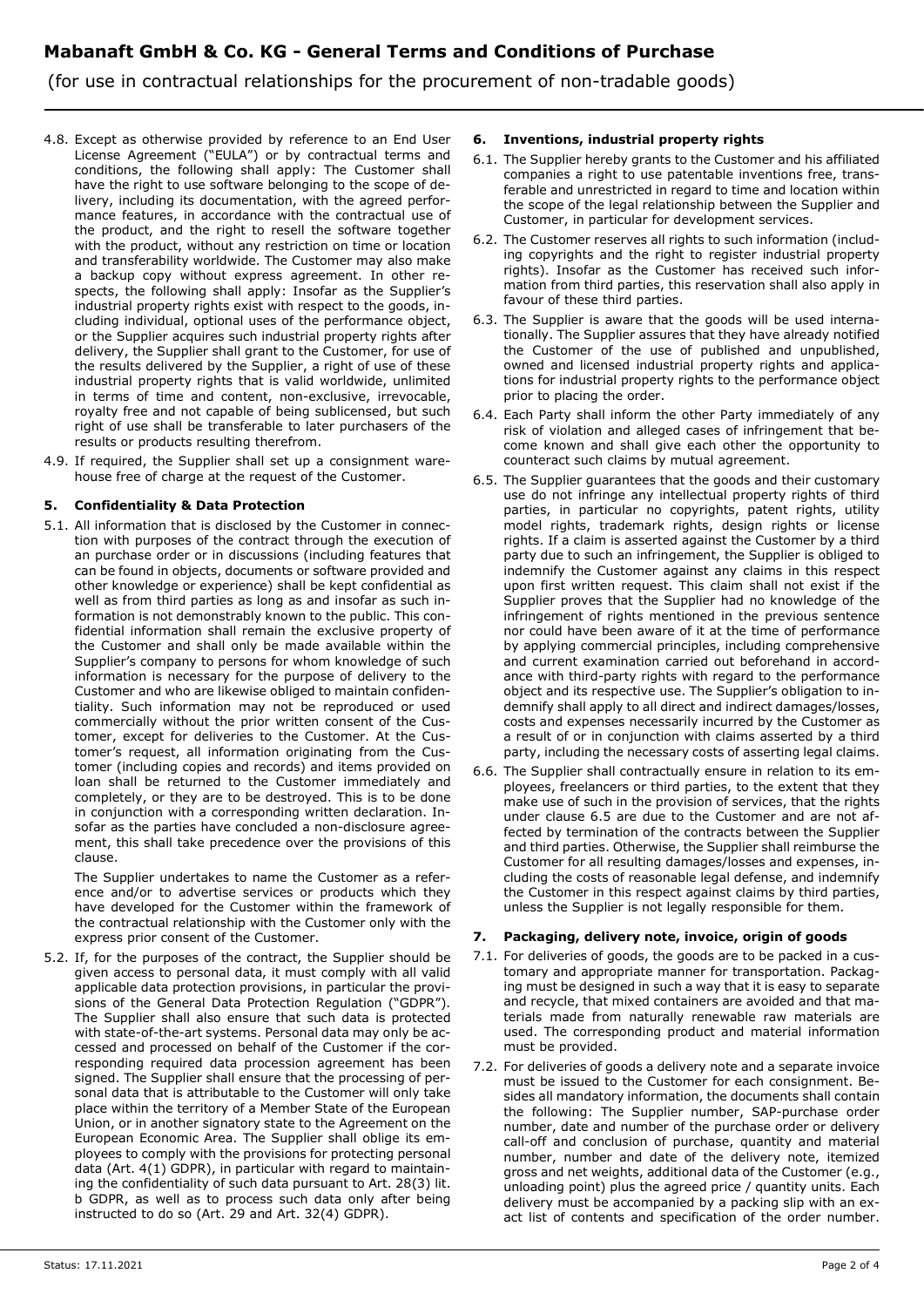# Mabanaft GmbH & Co. KG - General Terms and Conditions of Purchase

(for use in contractual relationships for the procurement of non-tradable goods)

The Customer shall be entitled to demand additional contents of the invoice and the delivery note in deviation from the above.

- 7.3. If the invoice relates to different orders, the information given in section 7.2 must be listed separately for each order. As long as these details are missing, the invoices are not due and payable. The invoice may only refer to the respective delivery note.
- 7.4. A Supplier based in the EU must document the country of origin of the goods for the Customer with a long-term Supplier's declaration; a Supplier outside of the EU must provide documentation using proof of preference or a certificate of origin. Any change in the country of origin of the goods must be reported to the Customer immediately and without prompting. The Supplier shall indemnify the Customer against all costs incurred as a result of incorrect, incomplete or erroneous statements or documents of origin.

### 8. Force majeure

Any circumstance not within the party's reasonable control including but not limited to legally permissible labour disputes, operational disruptions through no fault, unrest, epidemics, pandemics, measures by public authorities like quarantine restrictions, imposition of sanctions and embargos and other unavoidable events ("Force majeure") shall entitle the Customer – without prejudice to its other rights – to withdraw from the contract in whole or in part insofar as such events result in a substantial reduction, change or postponement of their requirements and have a duration of more than 4 weeks.

### 9. Warranty

- 9.1. The statutory provisions on material defects and defects of title shall apply, unless otherwise regulated below.
- 9.2. The Supplier guarantees that the performance object is free from defects, can demonstrate the guaranteed data and characteristics, complies with the agreed specifications, drawings, samples and/or descriptions, corresponds to the relevant market's legal provisions and standards expressly named in the specifications, does not exhibit any design defects, is of the quality specified in the contract, is suitable for the purpose or use intended by the Customer and has been manufactured in accordance with the state of the art recognized at the time of manufacture. The Customer's release notes on drawings and specifications do not release the Supplier from its warranty obligations.
- 9.3. If a defect becomes apparent within six months of transfer of risk, it shall be assumed that it was already present at the time of transfer of risk unless this is incompatible with the nature of the item or defect.
- 9.4. The Customer may choose the type of subsequent performance.
- 9.5. If the Supplier does not begin to remedy the defect immediately upon request, the Customer may, in urgent cases, in particular to avert acute risks or avoid major damage, remedy the defect themselves at the Supplier's expense or have it remedied by a third party.
- 9.6. The warranty period ends 24 months after final commissioning, but 36 months after delivery to the Customer at the latest.
- 9.7. In the event of defects of title, the Supplier shall also indemnify the Customer and their customers against claims by third parties. A limitation period of ten years applies to defects of title.
- 9.8. For parts of the delivery repaired within the limitation period, the limitation period shall be interrupted until the Supplier has completely fulfilled the claims for subsequent performance.
- 9.9. The Supplier shall bear the Customer's costs resulting from defective delivery of the contractual object, in particular transport, travel, labour and material costs or costs for an incoming goods inspection exceeding the usual scope; the Supplier shall also bear the costs which they have to bear towards their customers, in particular in the event of the Supplier's breach of obligations for which the Supplier is responsible in the form of non-delivery. This shall apply analogously in the event of failure of an agreed acceptance for reasons for which the Customer is not responsible.
- 9.10. If the Customer takes back products or services manufactured and/or sold by them due to defects of the contractual item delivered by the Supplier, or if the purchase price has been reduced or otherwise claimed against the Customer for this reason, the Customer reserves the right to take recourse against the Supplier; this does not require the setting of a time limit otherwise required for warranty rights.
- 9.11. If Supplier does not remedy the defect within a reasonable grace period set by the Customer, the Customer will be able remedy the defect itself or have this carried out by third parties at Supplier's costs, notwithstanding Supplier's warranty obligation. Furthermore, the Customer shall be entitled to terminate the contractual relationship for good cause if the agreed periods are exceeded.

# 10. Liability

- 10.1. The Supplier shall be obliged to compensate the Customer for any damage/loss incurred by the Customer directly or indirectly as a result of culpable defective performance or performance due to culpable breach of other main contractual or ancillary obligations or for any other legal grounds attributable to the Supplier.
- 10.2. If a claim is made against the Customer on the basis of product liability, the Supplier shall indemnify and hold harmless the Customer if and to the extent that the damage was caused by a defect in the goods delivered by the Supplier. In the case of fault-based liability, the indemnification shall only apply if the Supplier is at fault. If the cause of the damages / losses lies within the Supplier's area of responsibility, the Supplier shall bear the burden of proof in this respect. In such cases, the Supplier shall bear all costs and expenses, including the costs of any legal action or recall action.
- 10.3. The Supplier shall be obliged to take out and maintain an appropriate business liability and product liability insurance policy, including damage to property damage, financial loss and recall costs with an insurer licensed in the EU. The coverage limit must be at least five million EUR per claim for personal injury and property damage plus product asset damage and recall costs.

# 11. Assignment of receivables

Without prior written consent, which may not be unreasonably withheld, the Supplier shall not assign their claims / receivables against the Customer or have them collected by third parties.

# 12. Property

Goods subject to retention of title may be resold, mixed, combined or processed, pledged or transferred by way of security by the Customer in the ordinary course of business.

#### 13. Quality and documentation

- 13.1. The goods must comply with the state of the art in science and technology, the safety regulations and with the agreed technical data. The Supplier must set up and prove an appropriate quality management system.
- 13.2. The Supplier must keep quality records for all products of when, how and by whom their defect-free manufacture was ensured. This evidence must be kept for 15 years and presented to the Customer if required. The Supplier is